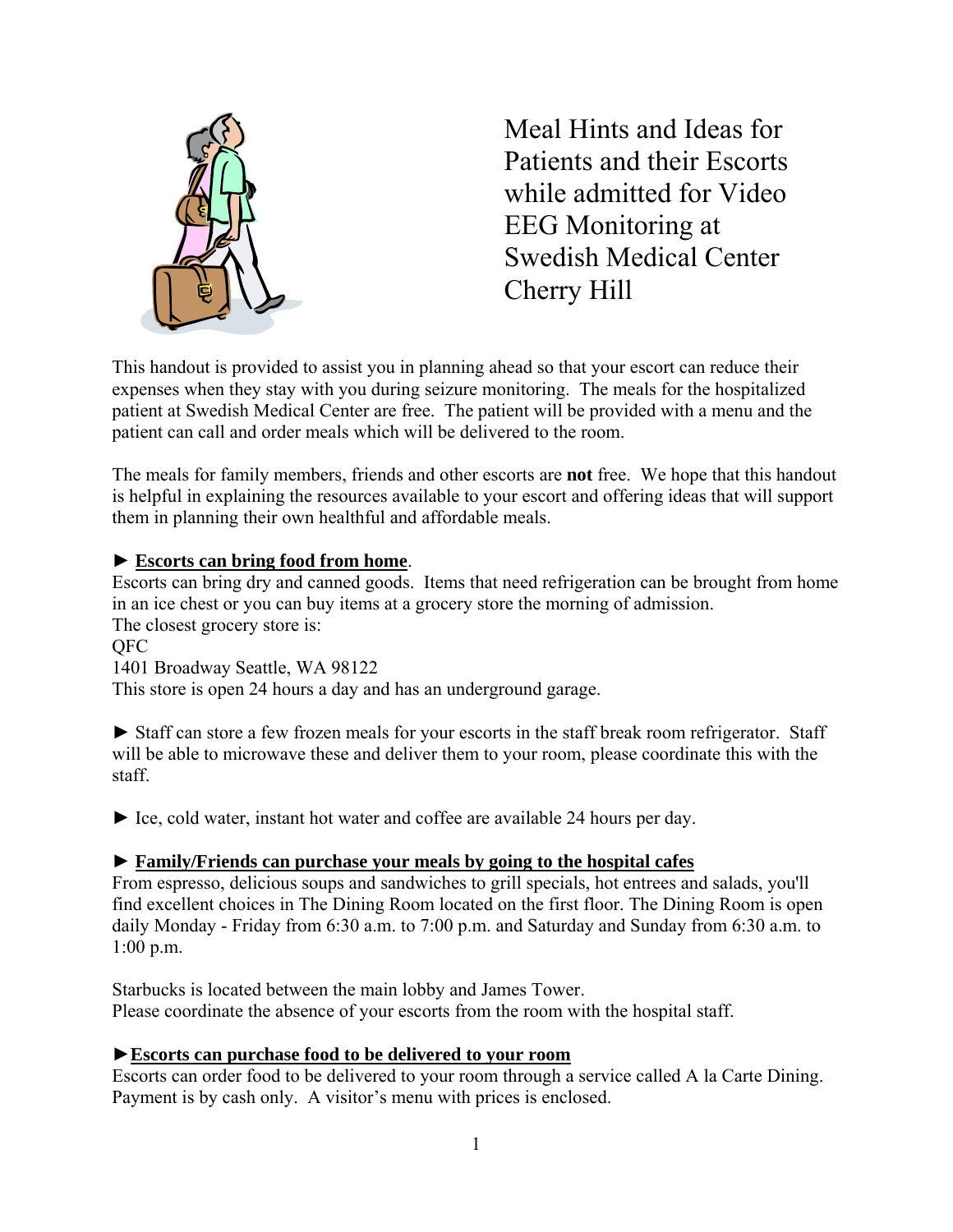Here are some ideas of how you can lower the expense of your meals while you are staying with your child. Pack these items in a wheeled suitcase making them easy to bring with you to the hospital.



Beverages

- Coffee is available on the adult unit.
- Hot water for tea (from hospital supply) and cocoa mixes (provided by escorts)
- Ice and cold water for instant drink mixes
- Pop Bring a 12-pack of cans of pop. This will cost less than purchasing pop from the café or vending machines.
- Fruit juices and milk may be kept in the fridge in quart or half liter sizes.



Fresh Fruits and Vegetables

● Apples, oranges, grapes and bananas can be kept on a shelf or cupboard in the room without refrigeration.

• Small bags of baby carrots and other cut vegetables can be kept in the room fridge.



### Easy Fix or Instant Meals

- Dried soups, chili, or macaroni and cheese in single serve containers.
- Boxes of cereal
- Loaf of bread for sandwiches
- Peanut butter and jelly
- Sliced meats and cheese can be kept in the fridge
- Ramen noodles or other Asian dried meals
- Tuna, herring or sardines in small cans
- Canned soups, chili, spaghetti